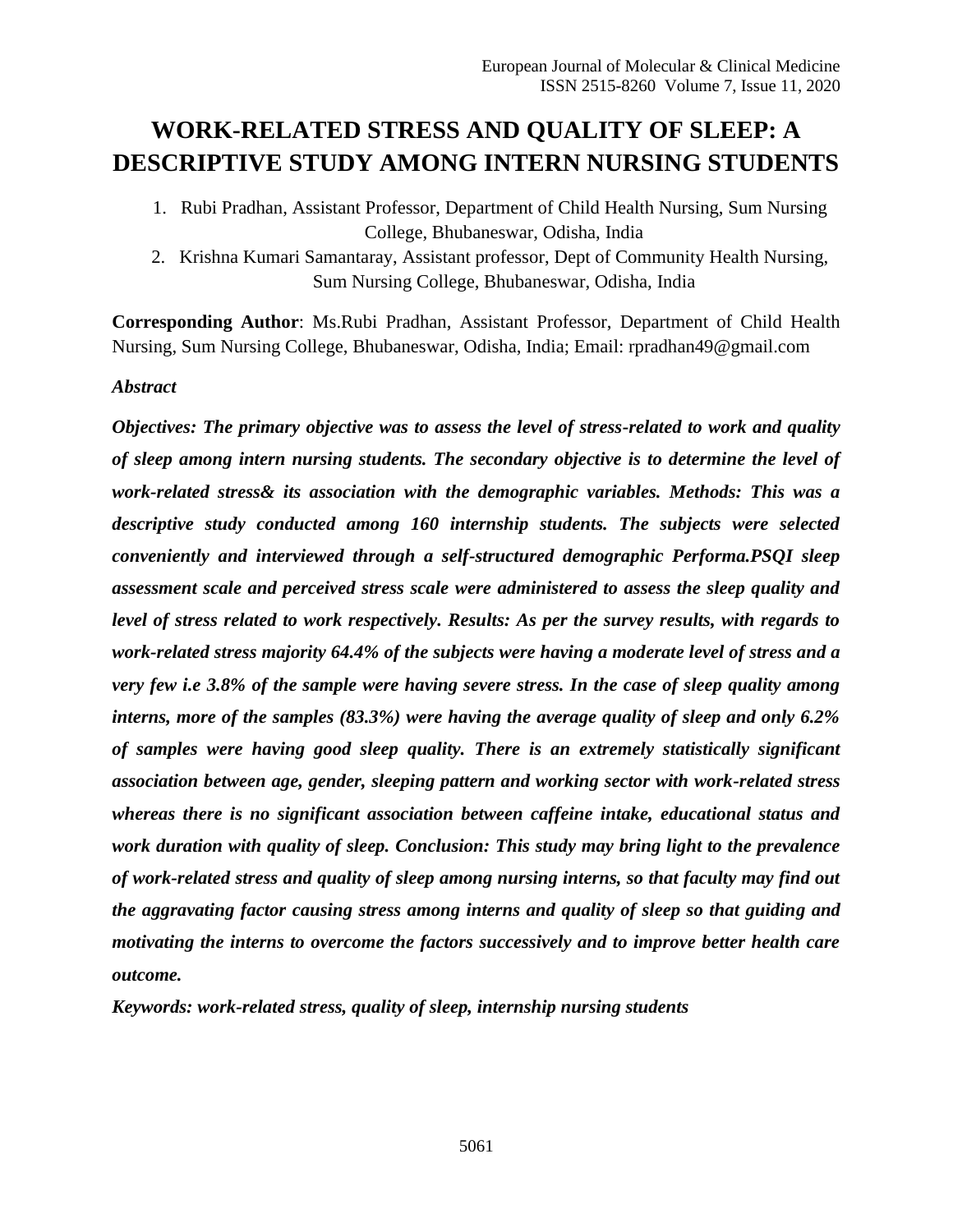#### **INTRODUCTION**

Stress is an inner state which is caused due to physical demand on the body or environmental and social circumstances which is considered as very harmful or exceeding our resource for coping<sup>1</sup>. It is a universal epidemic that affects everyone irrespective of gender, age, occupation, or class. The term stress applies to the majority of the work events. It is very commonly seen in the nursing profession as well<sup>2</sup>. Nursing has been identified as a stressful occupation<sup>3</sup>. Due to working stress, sleep disturbance also occurred. Sleep is an important physiological process in humans. A shorter sleep latency leads to poor academic performance and insufficient sleep leads to fatigue, concentration, and alteration disturbance. A quality sleep is important to get enhanced cognitive performances and avoid health problems and mental health disorder<sup>4</sup>.

The nursing internship is an excellent opportunity to address "reality shock". The internship year is an opportunity for new graduate nurses or intern nurses<sup>5</sup>. At this time the students come through various broad and extensive clinical training and experience under the supervision of faculty and evaluations while carrying their duties and responsibilities in different assigned clinical areas<sup>6</sup>. The new graduates were found with stress regarding competence, confidence, making practice errors and adjusting in the workplace or environment, complain about lack of support and problems with the superiors, completion of duty, and quality of work<sup>7</sup>. Researchers report that the most difficult stresses and challenges experienced by new graduates during the training period in their transition from student to nurse includes not having confidence during the skill Performances, facing difficulty in critical thinking and clinical decision making, developing good relationships with peers and superiors, resist with being dependent on others yet not good enough to be independent, frustration in the workplace, organization and setting the priority skills and communicating with the physicians for many interns <sup>8</sup>.

Long term effects of extended & unmanaged stress can give a harmful impact on nurse's both personal and professional lives which changes the physical and psychological health like job stress, irritation, anxiety, lack of confidence, unhappiness, and frustration<sup>9</sup>. There is a growing need for reasonable and possible direction concerning manage work-related stress<sup>10</sup>. Due to stress, sleep disturbance occurs. Sleep disturbance is highly among clinical nurses especially in new graduate nurses or internship nurses. Work-related stress plays a vital role in making sleep disturbances among nursing internship students. Sleep problems could lead to serious effects such as delayed thought, loss of memory, delay response, irritability, and even an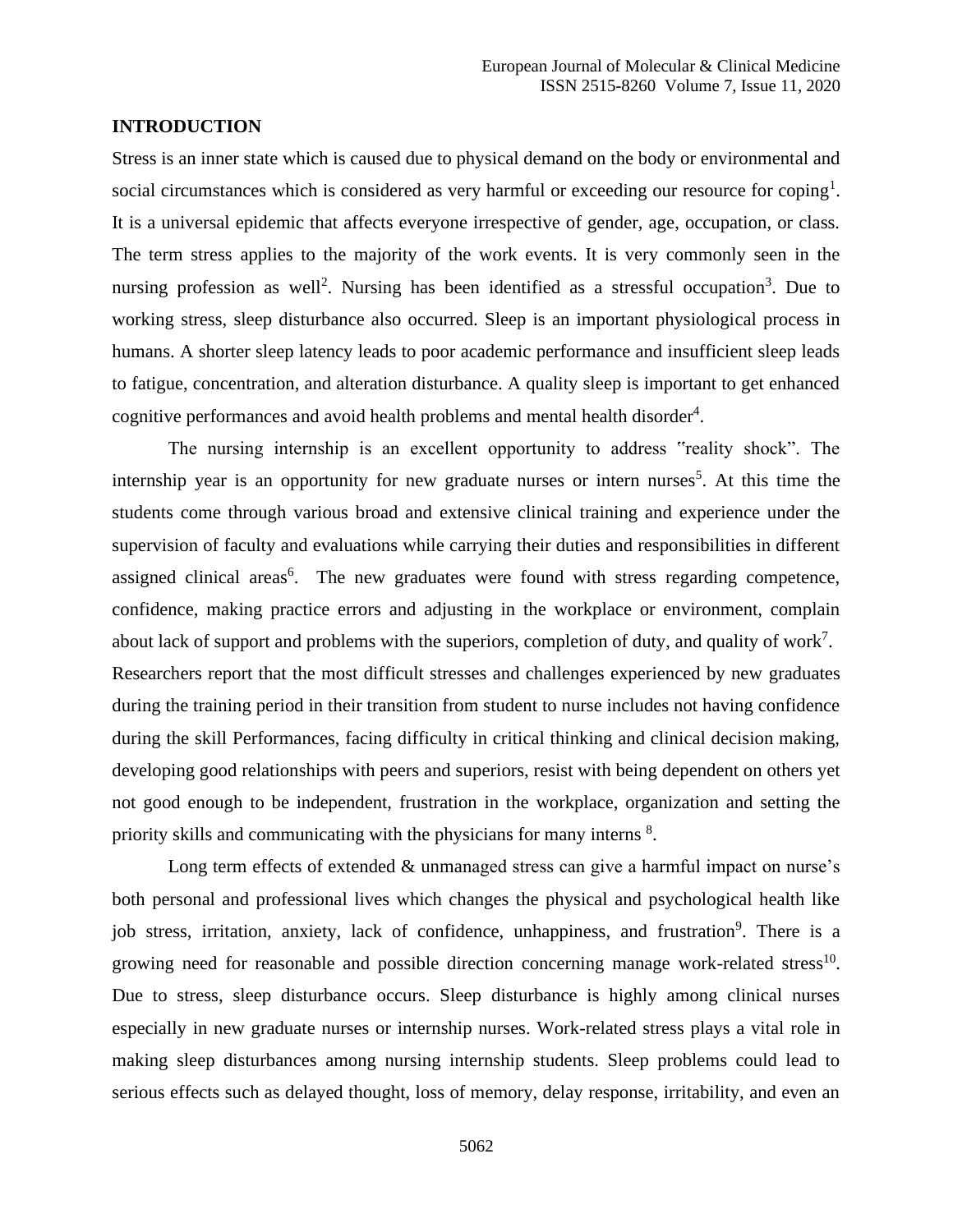increase in the risk of depression and suicidal tendency<sup>11, 12</sup>. A chronic sleep disturbance is also associated with work absenteeism and accidents or injuries in work areas<sup>13, 14, 17</sup>. Nurses are a very special professional group who bears quite high mental stress and over job tasks in caring for patients  $18, 19$ . The working type makes their sleeping pattern more irregular  $20, 22$ . Many studies have shown that disturbed sleeping pattern in nurses not only influences their own physical & mental health but also affects the quality of nursing care and even the treatment process of patients<sup>23</sup>. Stress due to work, one of the environmental factors is also considered as the reason for many diseases<sup>24, 29</sup>. Nurses have very stressful jobs like frequently changing work shifts, goes through psychological stress, and long hours of work every day due to their job necessity.

### **Methods & materials:**

The current study is a Non-experimental descriptive study under a quantitative approach where a total of 160 samples were taken conveniently. The data were collected by using a self-structured demographic Performa & PSQI Scale and the perceived stress scale was used to assess sleep quality and level of stress respectively from interns of IMS & SUM Hospital, BBSR, Odisha from 7th January to 30th March 2019. Institutional permission & informed consent were taken before data collection. The data were analyzed using SPSS version 20.

#### **Result**

A total of 160 interns participated in the study. The result depicts that 66.3% of samples were in the age group of 21-23years. Most of the samples (66.25%) were female.52.5% of subjects were having a poor sleeping pattern and 47.5% of samples were having good sleeping pattern.49.4% of samples were working inward,30.6% of samples were working in ICU and 20% of samples were working in OT. With regards to work-related stress majority, 64.4% of the subjects were having a moderate level of stress, and very few i.e. 3.8% of the sample were having severe stress. In the case of sleep quality among interns, more of the samples (83.3%) were having the average quality of sleep and only 6.2% of samples were having good sleep quality. There is an extremely statistically significant association between age, gender, sleeping pattern, and working sector with work-related stress whereas there is no significant association between caffeine intake, educational status, and work duration with quality of sleep.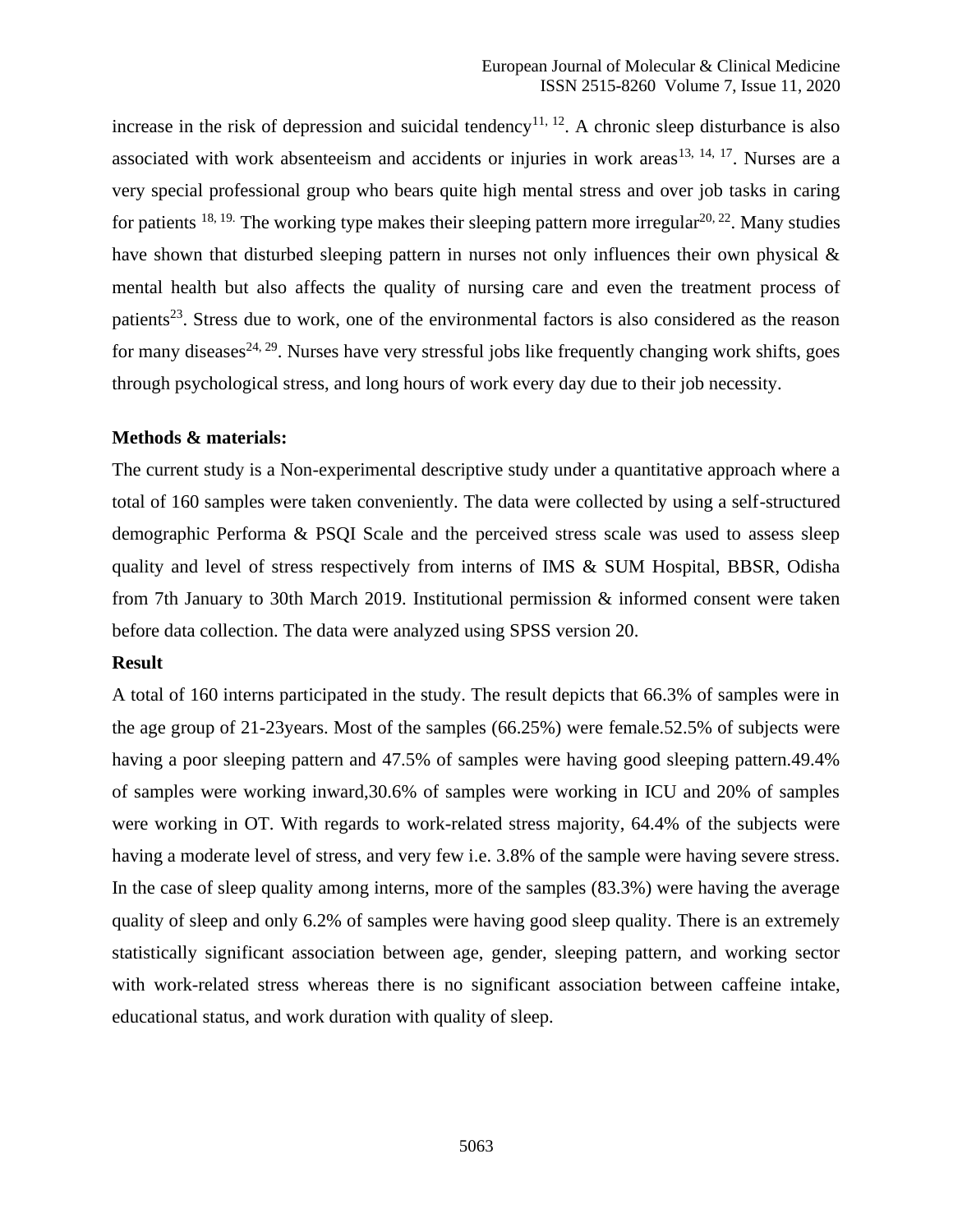| Sl no                   | sample           | characteristics  | Percentage |
|-------------------------|------------------|------------------|------------|
| $\mathbf{1}$            | Age in year      | $18-20$ yrs      | 15%        |
|                         |                  | $21-23$ yrs      | 66.2%      |
|                         |                  | $>23$ yrs        | 18.8%      |
| $\overline{2}$          | Gender           | Male             | 33.75%     |
|                         |                  | female           | 66.23%     |
| 3                       | Sleeping pattern | Poor             | 52.5%      |
|                         |                  | good             | 47.5%      |
| $\overline{\mathbf{4}}$ | Working sector   | Ward             | 49.4%      |
|                         |                  | I cu             | 30.6%      |
|                         |                  | <b>OT</b>        | 20%        |
| 5                       | Work duration    | 8hr              | 69.4%      |
|                         |                  | 12 <sup>hr</sup> | 30.6%      |
| 6                       | Duty pattern     | General duty     | 74.4%      |
|                         |                  | Shift duty       | 25.6%      |
| 7                       | Dietary habits   | Vegetarian       | 29.4%      |
|                         |                  | Non-vegetarian   | 70.6%      |
| 8                       | Caffeine intake  | Tea              | 63.8%      |
|                         |                  | coffee           | 36.2%      |

# **Table IDescription of samples according to socio-demographic variables.**

### **Table II: ANALYSIS OF DATA RELATED TO THE WORK RELATED STRESS AMONG INTERNSHIP NURSING STUDENTS.**

| Sl no | sample            | characteristics | Percentage |  |
|-------|-------------------|-----------------|------------|--|
|       | Internship        | No stress       | 1.8%       |  |
|       | <b>Students</b>   | Mild stress     | 30%        |  |
|       | (level of stress) | Moderate stress | 64.4%      |  |
|       |                   | Severe stress   | 3.8%       |  |

# **Table III. ANALYSIS OF DATA RELATED TO THE SLEEP QUALITY AMONG INTERNSHIP NURSING STUDENTS.**

| Sl no | sample                        | characteristics       | Percentage |
|-------|-------------------------------|-----------------------|------------|
|       | Internship<br><b>Students</b> | Poor sleep            | 10%        |
|       | (quality of sleep)            | Average               | 83.8%      |
|       |                               | Good quality of sleep | 6.2%       |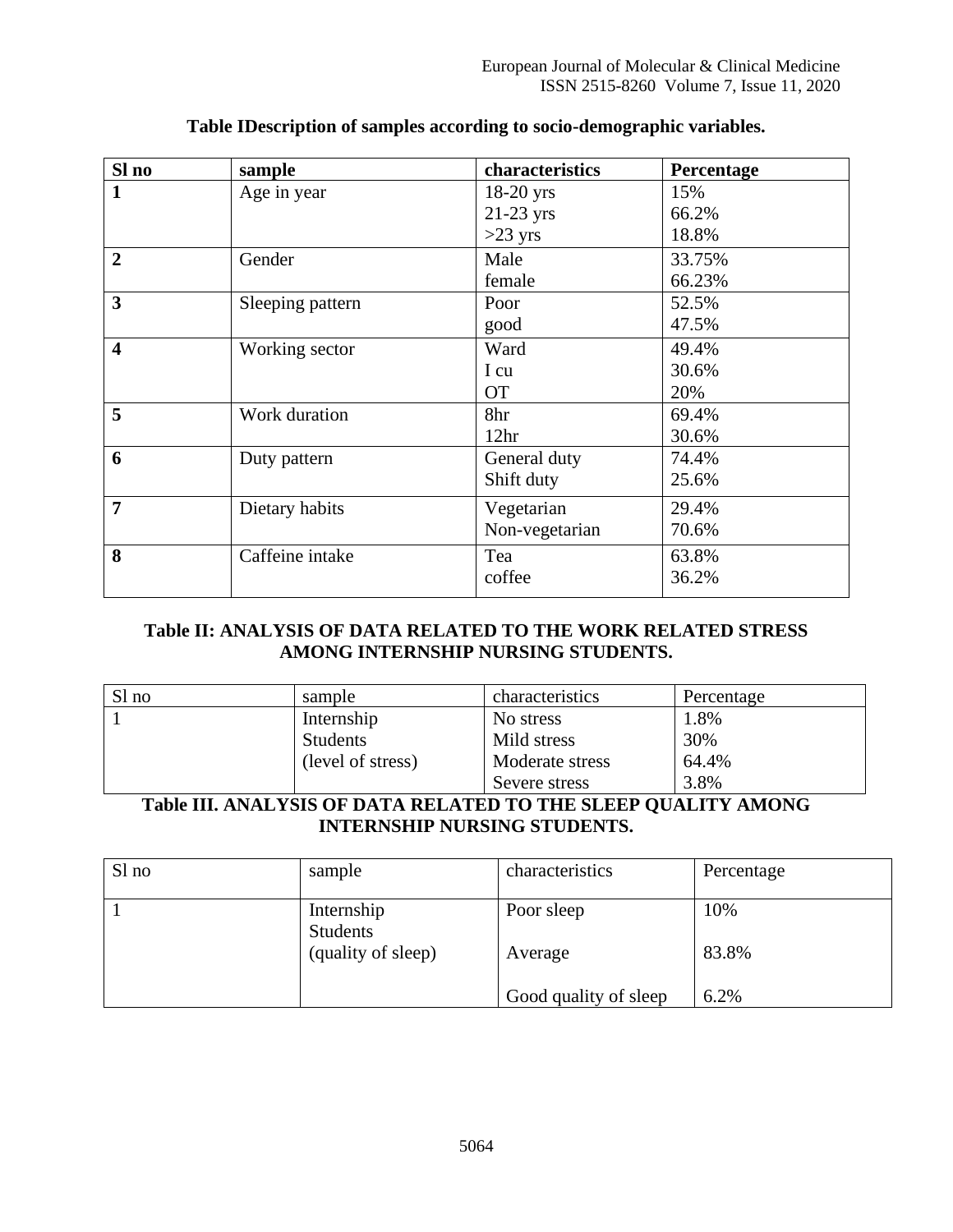# **TABLE IV: ANALYSIS OF DATA TO FIND OUT THE ASSOCIATION BETWEEN WORK RELATED STRESS AND SOCIO DEMOGRAPHIC VARIABLES**

| S1             | Socio-          | characteristic | Perceived stress scale |                |        | Chi-           | $P-$   | Inferences |                              |
|----------------|-----------------|----------------|------------------------|----------------|--------|----------------|--------|------------|------------------------------|
| no             | demograph       | ${\bf S}$      | normal                 | mild           | modera | severe         | square | value      |                              |
|                | ic<br>variables |                |                        |                | te     |                |        |            |                              |
| $\mathbf{1}$   | Age in          | 18-20 years    | $\overline{0}$         | 9              | 13     | $\overline{2}$ | 765.2  | 0.0001     | Extremely                    |
|                | years           |                |                        |                |        |                |        |            | statistically                |
|                |                 |                |                        |                |        |                |        |            | significant                  |
|                |                 | $21-23$ years  | $\mathfrak{Z}$         | 33             | 68     | $\overline{2}$ |        |            |                              |
|                |                 |                |                        |                |        |                |        |            |                              |
|                |                 | $>23$ years    | $\boldsymbol{0}$       | 6              | 22     | $\overline{2}$ |        |            |                              |
| $\overline{2}$ | gender          | Female         | 3                      | 22             | 23     | $\overline{4}$ | 18.16  | 0.0004     | Extremely                    |
|                |                 |                |                        |                |        |                |        |            | statistically<br>significant |
|                |                 |                |                        |                |        |                |        |            |                              |
|                |                 |                |                        |                |        |                |        |            |                              |
|                |                 |                |                        |                |        |                |        |            |                              |
|                |                 | male           | $\boldsymbol{0}$       | 26             | 80     | $\overline{2}$ |        |            |                              |
| 3              | Sleep           | Poor sleep     | 3                      | 31             | 46     | $\overline{4}$ | 8.54   | 0.036      | Statistically                |
|                | pattern         |                |                        |                |        |                |        |            | significant                  |
|                |                 | Good sleep     | $\boldsymbol{0}$       | 17             | 57     | $\overline{2}$ |        |            |                              |
| $\overline{4}$ | Work            | Ward           | $\overline{2}$         | 12             | 16     | $\overline{2}$ | 50.08  | 0.0001     | Extremely                    |
|                | sector          |                |                        |                |        |                |        |            | statistically                |
|                |                 |                |                        |                |        |                |        |            | significant                  |
|                |                 |                |                        |                |        |                |        |            |                              |
|                |                 | Icu            | $\mathbf{1}$           | 18             | 28     | $\overline{2}$ |        |            |                              |
|                |                 | <b>OT</b>      | $\boldsymbol{0}$       | 18             | 59     | $\overline{2}$ |        |            |                              |
| 5              | Work            | 8hrs           | $\overline{3}$         | 41             | 63     | $\overline{4}$ | 10.42  | 0.0153     | Statistically                |
|                | duration        |                |                        |                |        |                |        |            | significant                  |
|                |                 |                |                        |                |        |                |        |            |                              |
|                |                 | 12 hrs         | $\boldsymbol{0}$       | $\overline{7}$ | 40     | $\overline{2}$ |        |            |                              |
|                |                 |                |                        |                |        |                |        |            |                              |
| 6              | Duty<br>pattern | Shift duty     | 3                      | 16             | 20     | $\sqrt{2}$     | 12.47  | 0.0059     | Very<br>statistically        |
|                |                 |                |                        |                |        |                |        |            | significant                  |
|                |                 | General duty   | $\boldsymbol{0}$       | 32             | 83     | $\overline{4}$ |        |            |                              |
|                |                 |                |                        |                |        |                |        |            |                              |
|                |                 |                |                        |                |        |                |        |            |                              |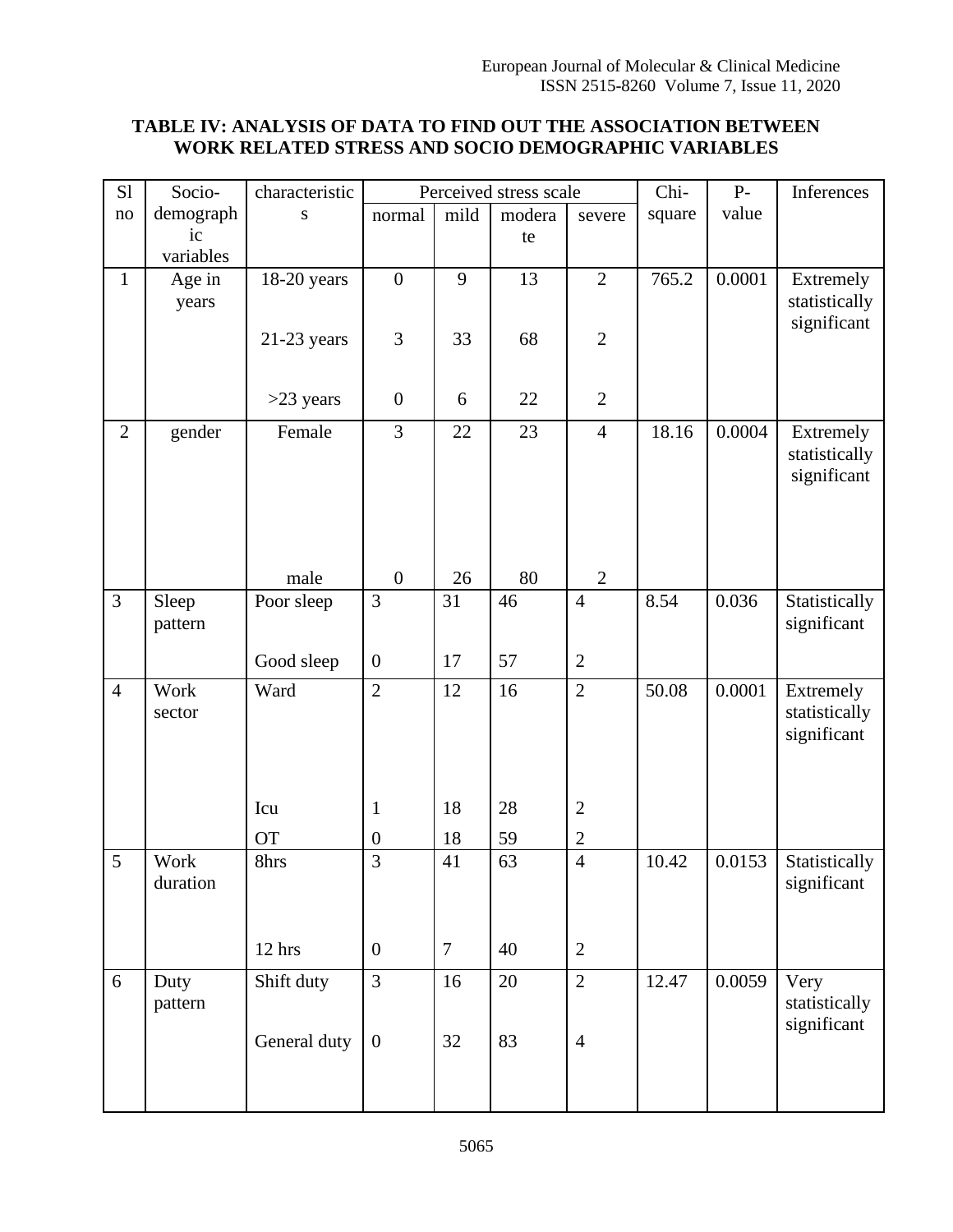| $\overline{7}$ | Dietary<br>pattern     | Vegetarian         | 3                | 18 | 22 | $\overline{4}$ | 15.95 | 0.0012 | Very<br>statistically<br>significant       |
|----------------|------------------------|--------------------|------------------|----|----|----------------|-------|--------|--------------------------------------------|
|                |                        | Non-<br>vegetarian | $\boldsymbol{0}$ | 30 | 81 | $\mathbf{2}$   |       |        |                                            |
| 8              | Caffeine<br>intake     | Tea                | 3                | 35 | 60 | $\overline{4}$ | 4.82  | 0.1855 | <b>Not</b><br>statistically<br>significant |
|                |                        | coffee             | $\boldsymbol{0}$ | 13 | 43 | $\overline{2}$ |       |        |                                            |
| 9              | Educationa<br>1 status | <b>GNM</b>         | 3                | 31 | 47 | $\overline{4}$ | 7.94  | 0.0473 | Statistically<br>significant               |
|                |                        | <b>Bsc</b>         | $\boldsymbol{0}$ | 17 | 56 | $\overline{2}$ |       |        |                                            |

## **Discussion**

In the current study With regards to work-related stress majority, 64.4% of the subjects were having a moderate level of stress, and very few i.e.3.8% of the sample were having severe stress. This shows some similarity with a study conducted by Patricia Suresh (2013) to assess and compare the perceived levels of stress related to job among newly qualified nurses and fourthyear student nurses in the clinical areas. Data were obtained from newly qualified nurses  $(n=31)$ and fourth-year nurses (n=40) from six hospitals by using an open-ended question which was analyzed qualitatively. The result after analysis shows that perceived stress concerning workload and conflict with physicians was higher in newly qualified nurses in comparison to fourth-year student nurses.<sup>38</sup> In the current study concerning sleep quality among interns more of the samples (83.3%) were having the average quality of sleep and only 6.2% of samples were having good sleep quality. which was supported with a study conducted by Hongyuan Dong et al. (2017), from the multivariate logistic regression analysis shown that the risk factor for disturbed sleep pattern was seen in female nurses, emergency department and ICU nurses, working from many years, more number of the night shift with that poor quality of life, deprived physical & mental health due to high work stress, low job control and less support in the workplace. The final result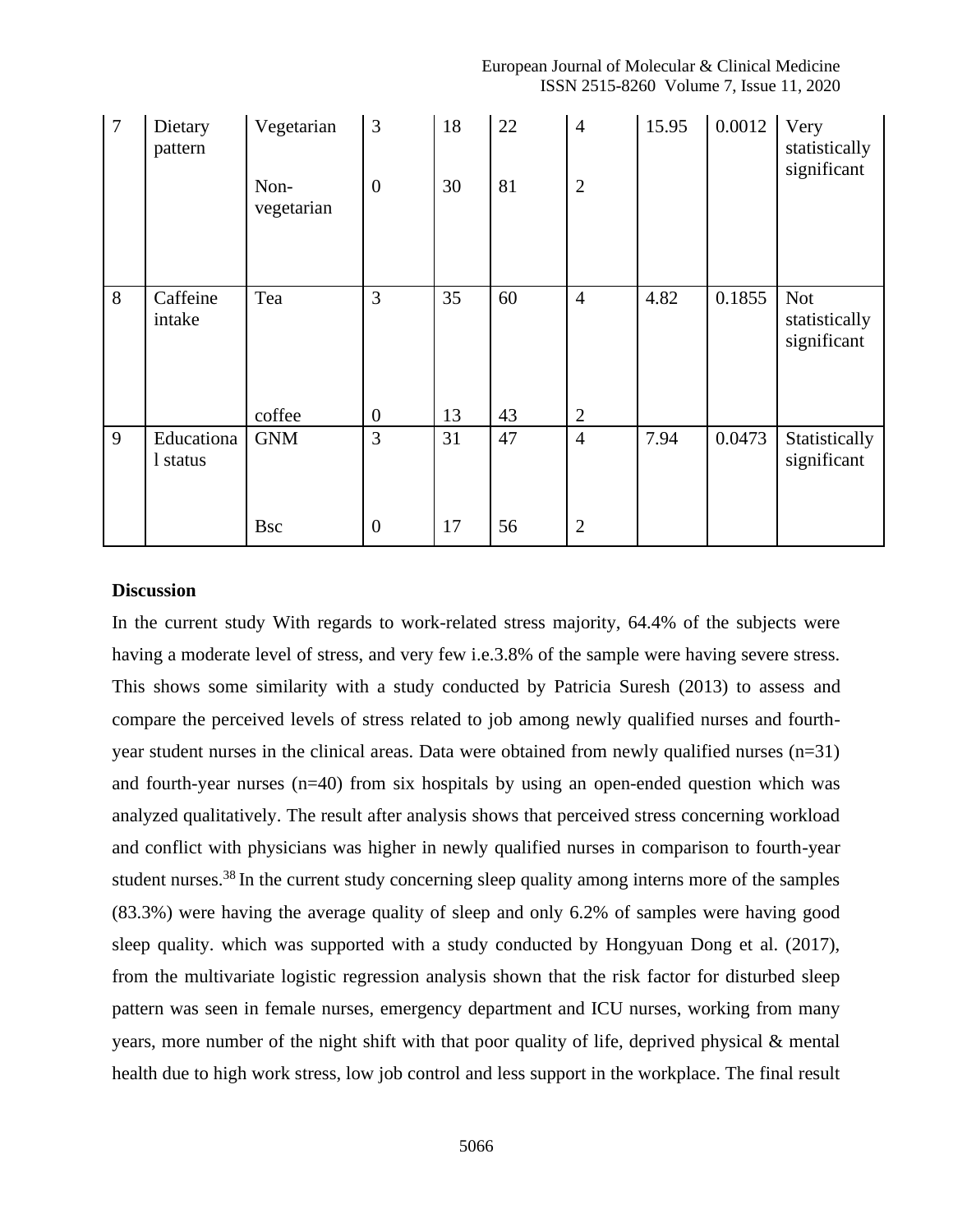shows many of the factors listed above were the prevalence of sleep disorder in nurses and occupational stress plays an important role in sleep disturbance.<sup>23</sup>

The current study shows there is an extremely statistically significant association between age, gender, sleeping pattern, and working sector with work-related stress whereas there is no significant association between caffeine intake, educational status, and work duration with quality of sleep. This is supported by a studyKaushik Nag et al. (2019) conducted a study on sleep disturbance and its effect on work performance results shows that of the total 135 participants, the majority (28.9%) were interns and nursing staffs and paramedical students (26.7%). The prevalence of sleep disturbance was 54% among the participants, and it was significantly higher among those residing in hostel and quarter as compared to their own home  $(p=0.003)$ . Sleep disturbance was also found to be significantly decreasing their performance at work ( $p<0.001$ ). Finally, the result shows the high prevalence of sleep disturbance among shift workers, which significantly hampered their work performance.<sup>24, 25</sup>

### **Conclusion**

Work-related stress among interns is very high. Ultimately that was affecting their day to day life and sleeping pattern. So jointly the faculties and nurse in charge should take initiative to identify the causes aggravating the stress among interns and give some orientation and training program so that the interns can be able to cope up with the internship period to improve their mental health and quality of sleep.

#### **Funding**: None

**Ethical Statement**: This study was approved by the institutional ethical committee and the prior consent was taken before the collection of samples.

**Conflict of interest:** The authors declare that there is no conflict of interest.

### **References:**

- 1. Shiferaw H, Anand S, Nemera G.Stress and coping strategies among generic B.sc. Nursing students of JimmaUniverity.Southwest Ethiopia. Int J Recent Advance Multidisciplinary Res 2015;2(7):511-7.
- 2. Ramya R, Selri K. A study on the causes of routine work stress and coping strategies among female nurses in private diagnosis centers across Chennai City. Int J Pharm Sci Rev Res 2016;39(1):12-18.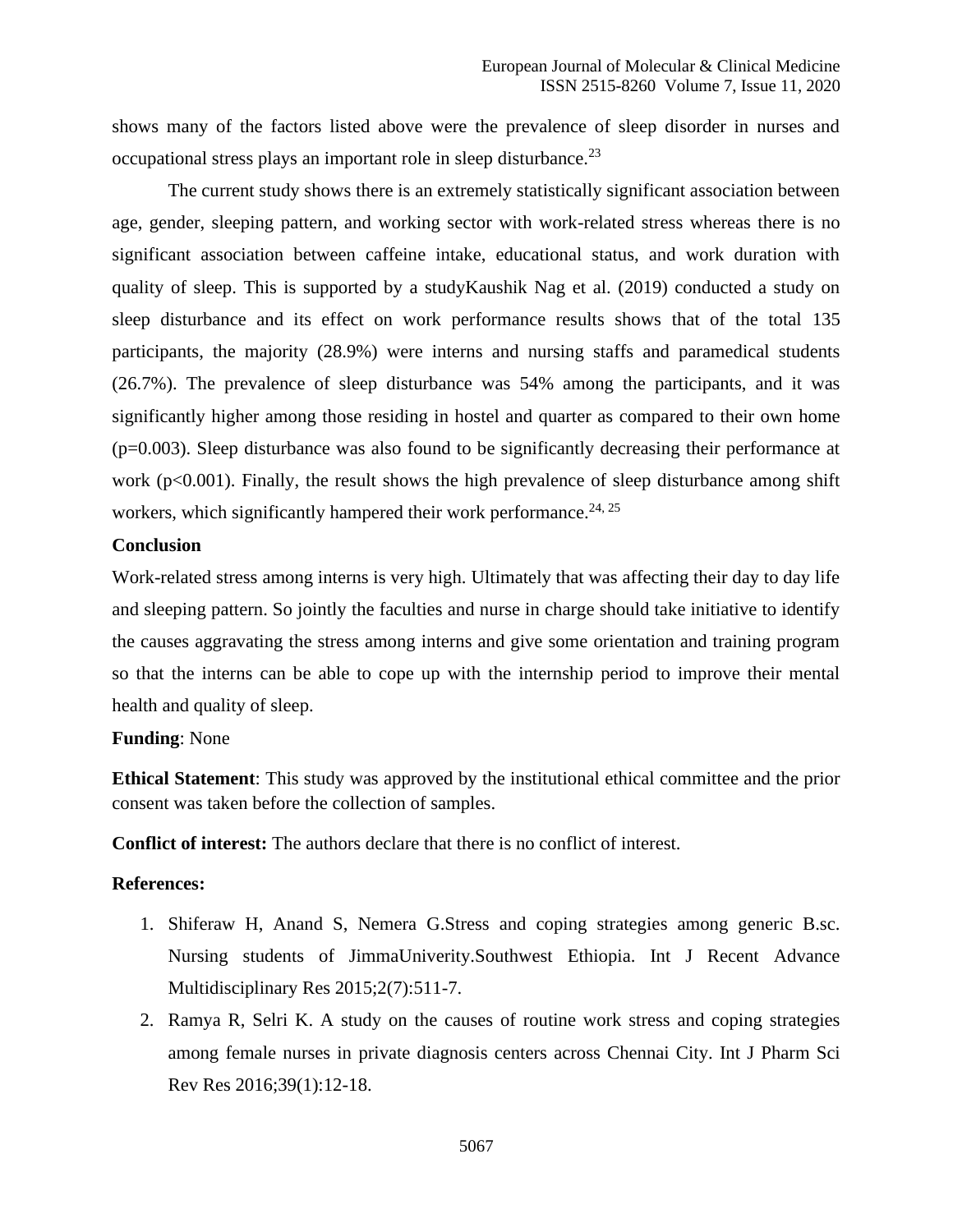- 3. HyiungT, Chiu C Job standardization: helping Adaptation and Retention of Newly Graduated Nurses. HRALJ 2009;5(1):155-61.
- 4. Giri P, Baviskar M, Phalke D. Study of sleep habits and sleep problems among medical students of pravara institute of medical sciences loni, Western maharashtra, India. Ann Med Health Sci Res. 2013;3(1):51-54.
- 5. Bakr MM, Sherif NM, Eid NM & ELshal SE. Factors Influencing Decision Making and Its Effect on Intern Students Clinical Performance 2013;
- 6. Ibrahim A, Akel DT, El Fatah LAMA, Abudari MO.Emotional intelligence and internet addiction among nursing interns ClinNurs Stud 2016;4,(8):70-80.
- 7. Edwards D, Hawker C, Carrier J, Rees C. The effectiveness of strategies and interventions that aim to assist the transition from student to newly qualified nurse. JBI Libr Syst Rev. 2011;9(53):2215-2323
- 8. Casey K, Fink R, Krugman M, Propst J. The graduate nurse experience. J Nurs Adm. 2004;34(6):303-311.
- 9. Kawano Y. Association of job-related stress factors with psychological and somatic symptoms among Japanese hospital nurses: effect of departmental environment in acute care hospitals. J Occup Health. 2008;50(1):79-85.
- 10. Cox T, Griffiths A, Cox S.work-related stress in nursing: controlling the risk to health.InternationalLabour Office Geneva 1996.1-45.
- 11. Mieda M, Sakurai T. Orexin (hypocretin) receptor agonists and antagonists for treatment of sleep disorders. Rationale for development and current status. CNS Drugs. 2013;27(2):83-90.
- 12. Rosado IV, Russo GH, Maia EM. Generating health elicits illness? The contradictions of work performed in emergency care units of public hospitals. Cien Saude Colet. 2015;20(10):3021-3032.
- 13. Kuppermann M, Lubeck DP, Mazonson PD, Patrick DL, Stewart AL, Fifer SK. Sleep problems and their correlates in a Working population. J Gen Intern Med.1995;10(1):25- 32.
- 14. Ohayon MM, Paiva T. Global sleep dissatisfaction for the assessment of insomnia severity in the general population of Portugal. Sleep Med. 2005;6(5):435-441.